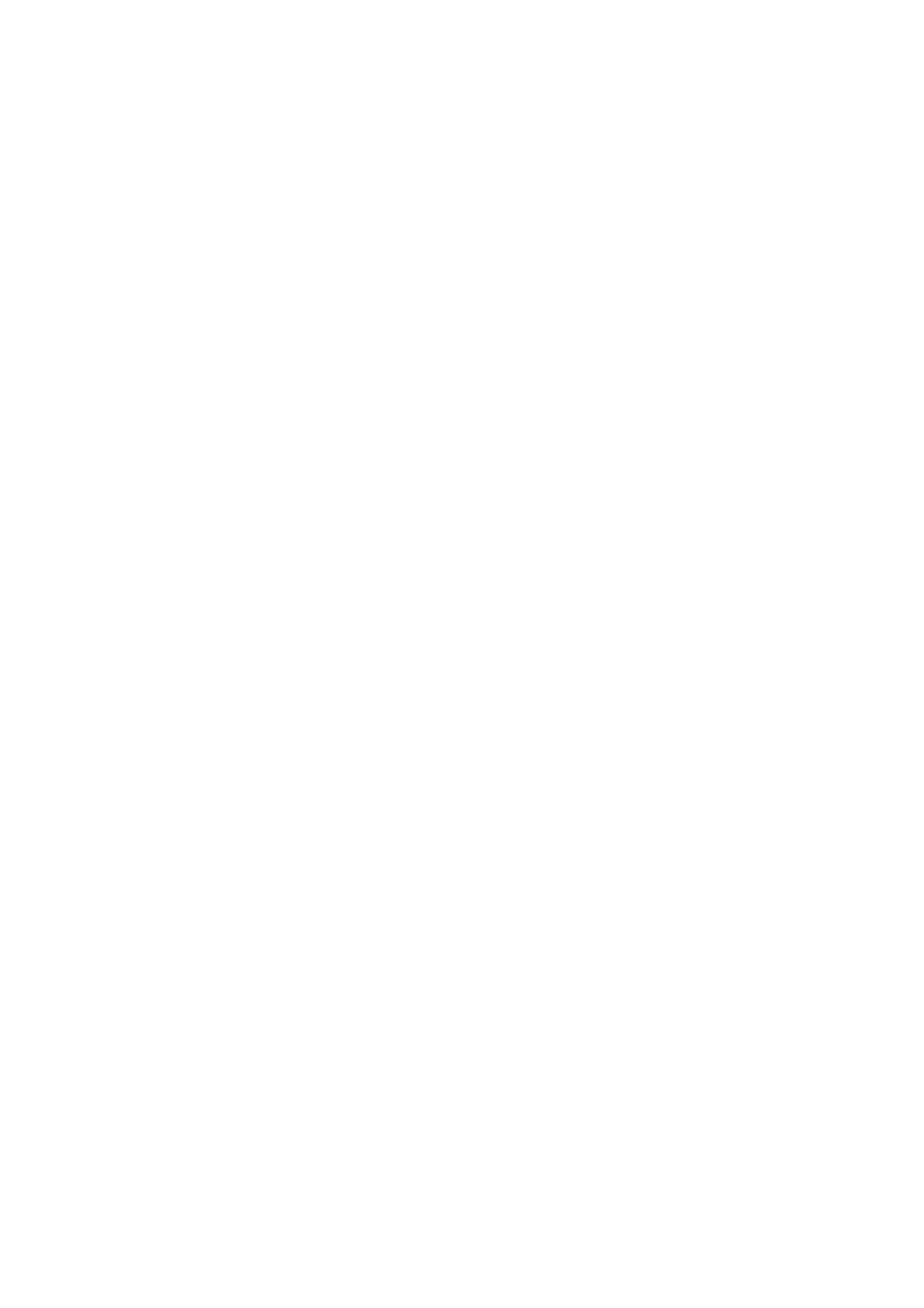| Prof. Dr.-Ing. Albrecht Weinert                                                               |                        | a-weinert.de          |
|-----------------------------------------------------------------------------------------------|------------------------|-----------------------|
| weinert - automation                                                                          |                        | weinert-automation.de |
| Labor für Medien und verteilte Anwendungen<br>Laboratory for Media and versatile Applications | (MEVA-Lab) meva-lab.de |                       |

Fachbereich Informatik der Hochschule Bochum Computer Science department – Bochum University of Applied Sciences

# **The development tool chain for weAut\_01, Arduino and akin**

|                        | V01.00, 10.09.2013: first (beta) report                          |
|------------------------|------------------------------------------------------------------|
|                        | $V01.01$ , $23.09.2013$ : tested by one plain slate installation |
| $V01.02, --.-.2013: -$ |                                                                  |
| $V01.03, --.-.2014: -$ |                                                                  |

<span id="page-2-0"></span>Version: V1.01 Last modified by A. Weinert at 24.09.2013

Copyright © 2013 Albrecht Weinert. All rights reserved.

| Note on numbering:                          | There is one common numbering for figures, lists, tables etc.                                           |                                                                    |  |
|---------------------------------------------|---------------------------------------------------------------------------------------------------------|--------------------------------------------------------------------|--|
|                                             | Note on version control, SVN URL: https://ai2t.de/svn/albrecht/pub/AVRtoolChain.odt                     |                                                                    |  |
| Note on publications: See also              | http://a-weinert.de/publication en.html                                                                 |                                                                    |  |
| This document's URL:                        | http://a-weinert.de/pub/AVRtoolChain.pdf.<br>That might be newer if this is from elsewhere or on paper. |                                                                    |  |
| The tool's download URL (for partners only) |                                                                                                         | https://ai2t.de/infos/??<br>revealed to eligible persons on demand |  |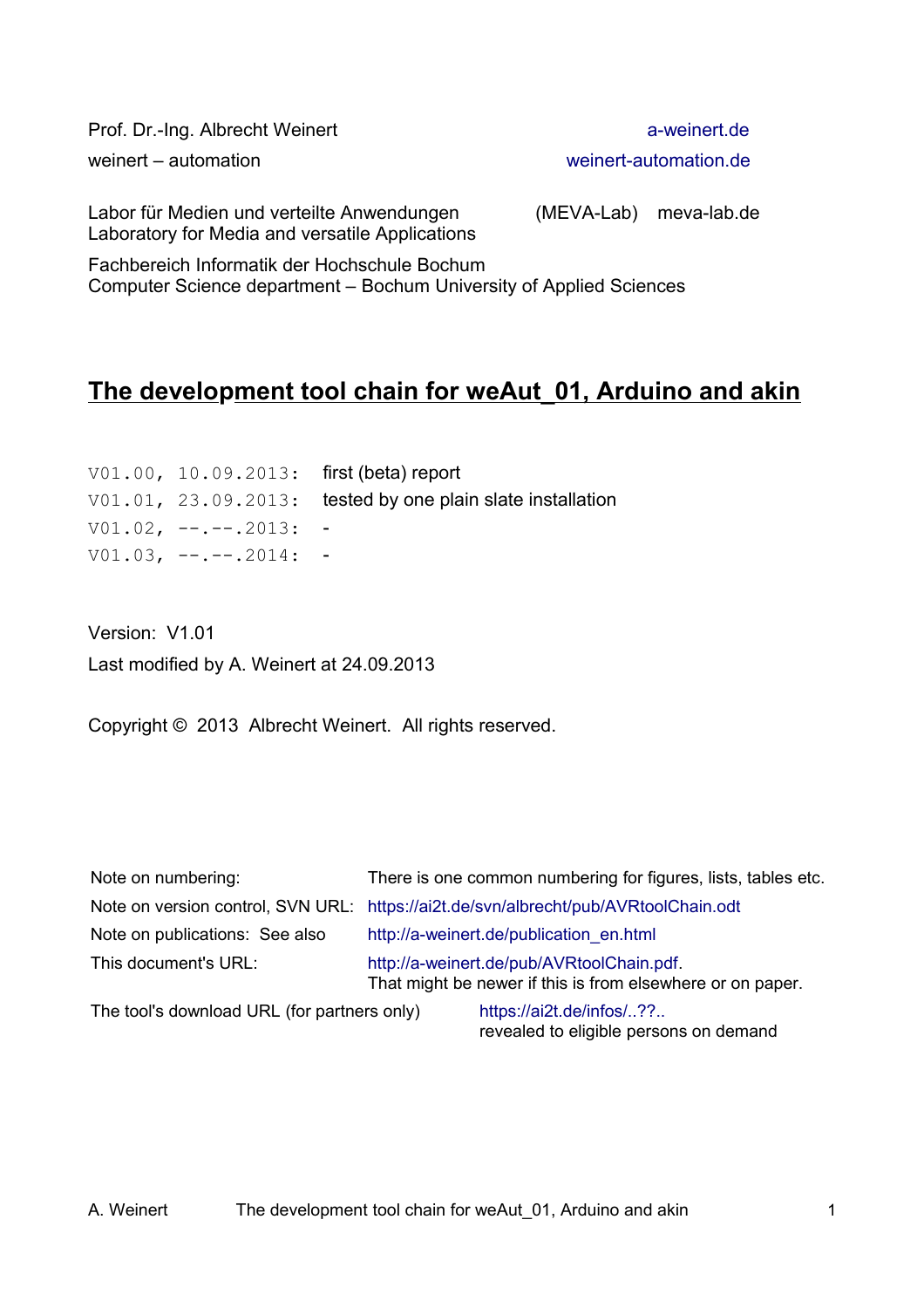# **Table of content**

| 1. The tools                                                                                                 |  |
|--------------------------------------------------------------------------------------------------------------|--|
|                                                                                                              |  |
| 1.2                                                                                                          |  |
| 2. The Installation                                                                                          |  |
| 2.1                                                                                                          |  |
|                                                                                                              |  |
|                                                                                                              |  |
| 3.1                                                                                                          |  |
| 3.2 The installation                                                                                         |  |
|                                                                                                              |  |
|                                                                                                              |  |
|                                                                                                              |  |
|                                                                                                              |  |
|                                                                                                              |  |
| 5.1                                                                                                          |  |
|                                                                                                              |  |
| 5.3                                                                                                          |  |
|                                                                                                              |  |
|                                                                                                              |  |
|                                                                                                              |  |
|                                                                                                              |  |
|                                                                                                              |  |
|                                                                                                              |  |
|                                                                                                              |  |
| The installation manufacture and the installation manufacture and the installation manufacture and to<br>8.2 |  |
| 8.3 Final hints                                                                                              |  |
|                                                                                                              |  |
|                                                                                                              |  |
| 10.1                                                                                                         |  |
| 10.2                                                                                                         |  |
| 10.3                                                                                                         |  |
| 10.3 Logic                                                                                                   |  |
|                                                                                                              |  |
| 12. Resume                                                                                                   |  |
| A                                                                                                            |  |
| I.                                                                                                           |  |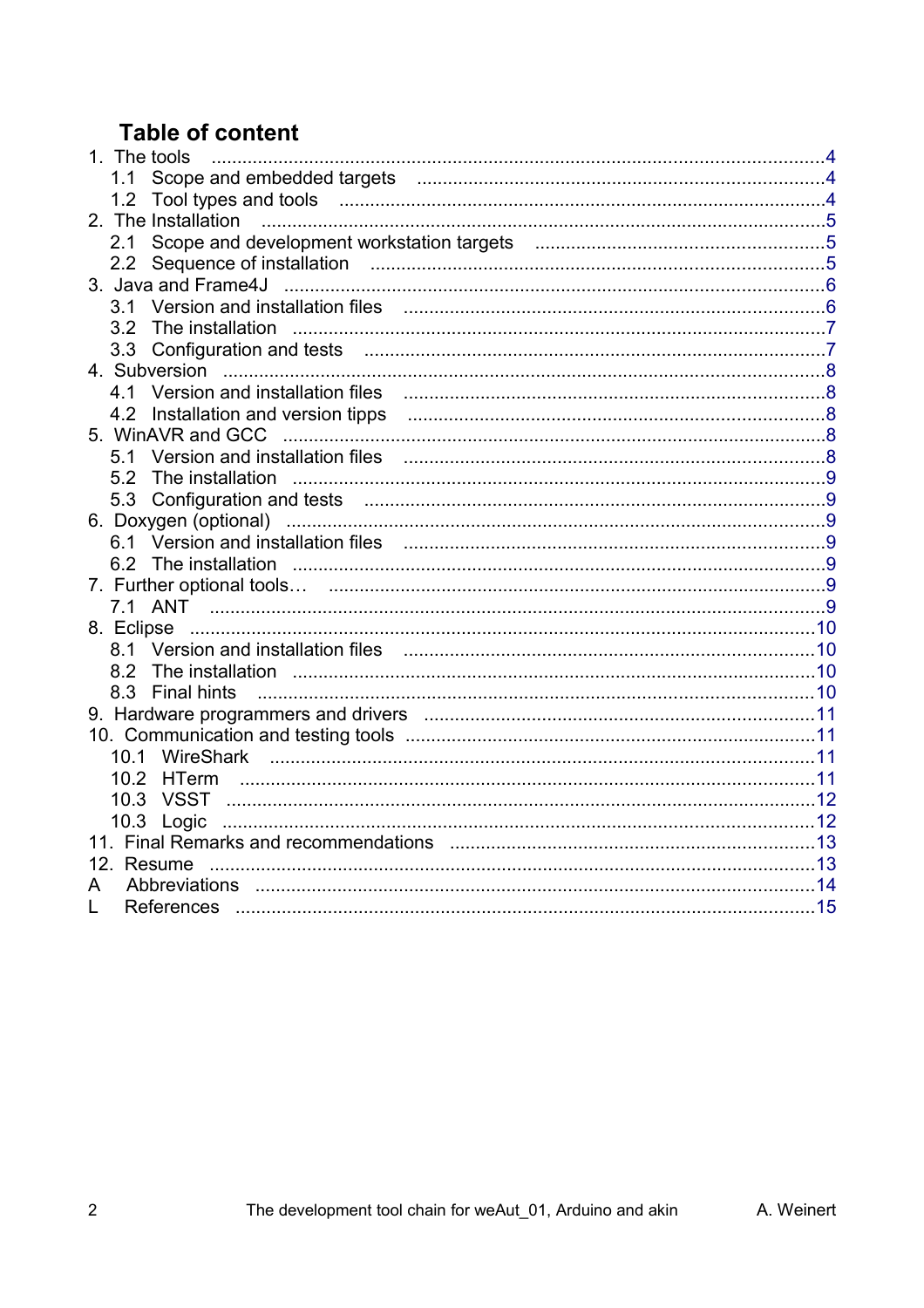

<span id="page-4-1"></span><span id="page-4-0"></span>

Figure 2: The ArduinoMega2560 (top), the ArduinoMegaADK (covered) and a "shield" (pink)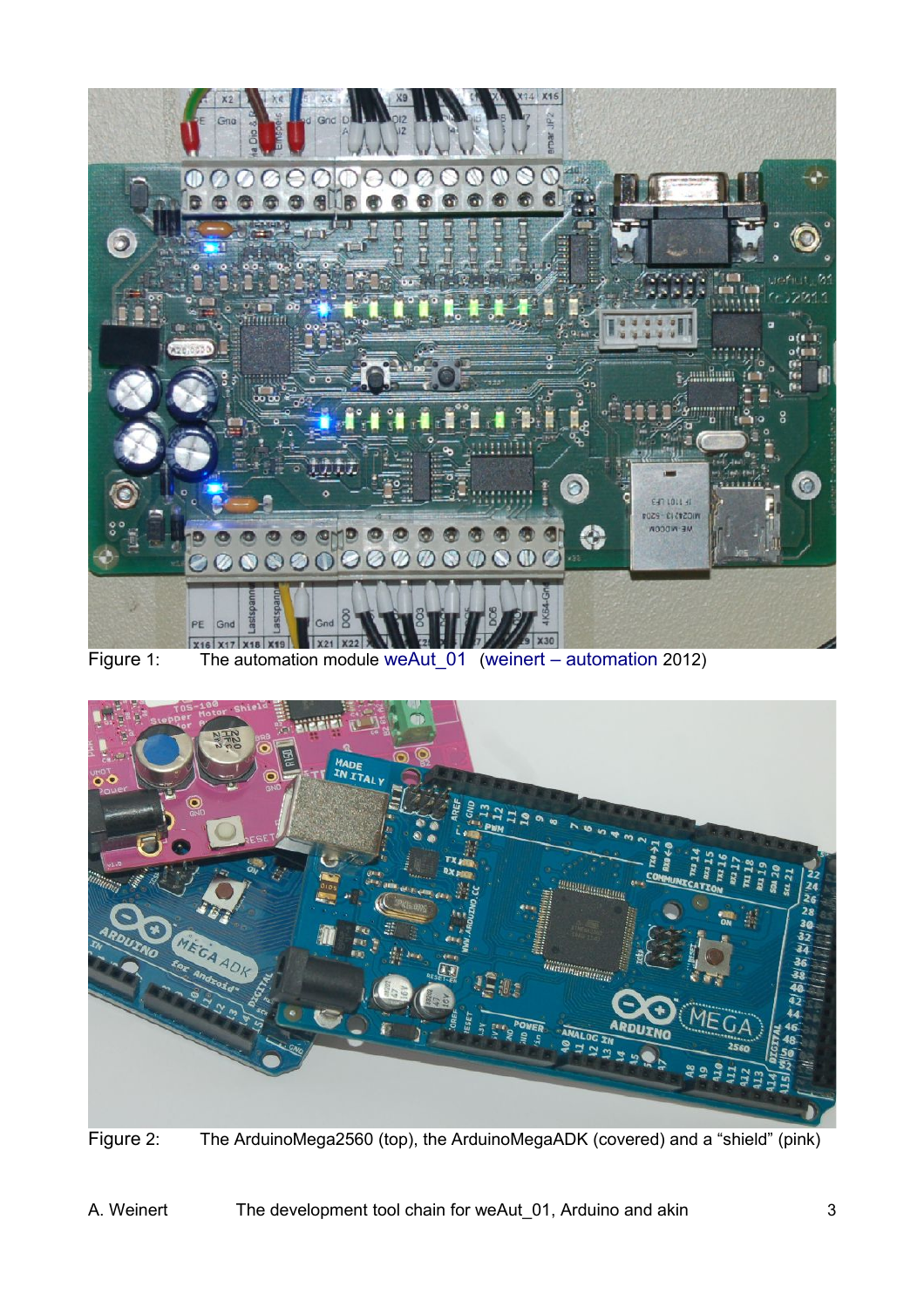# <span id="page-5-2"></span>**1. The tools**

## <span id="page-5-1"></span>**1.1 Scope and embedded targets**

This is about the development and testing of embedded software written in C for AVR Atmel ATmega based systems, like e.g.:

- weAut 01 automation module with industry standard process I/O (see [We1, We2] and figure [1](#page-4-1) on page [3\)](#page-4-1) ,
- ArduinoMega2560 and ArduinoMegaADK

– i.e. bare ATmega evaluation boards (see figure [2\)](#page-4-0)

● ArduinoUno – raw ATmega evaluation boards, too

and the like. See also the comparison table in [we4]. The AVR uControllers (uC) used on these boards are the target:

- ATmega1284P (on weAut 01)
- ATmega2560, ATmega328P (on ArduinoMega, ArduinoUno).

## <span id="page-5-0"></span>**1.2 Tool types and tools**

The tools needed are to be categorised as

- 1. infrastructure and system enhancements
- 2. programming / software development
- 3. building and deployment
- 4. target hardware related programming and communication
- 5. testing measurement

The complete tool chain consists of

- (1) Versioning system like **Subversion** (SVN)
- (1) Supporting tools and frameworks like **Java8**, **Frame4J** and on Windows porting of (Linux) standard tools (done by WinAVR)
- $(2)$  Integrated development environment (IDE) like **Eclipse**
- $(2)$  C compiler suite like **GCC** and **WinAVR**
- (3) Automated building tools like **make** and to a lesser extend Ant
- (3) Automated documentation generator tools like **Doxygen** and to a lesser extend JavaDoc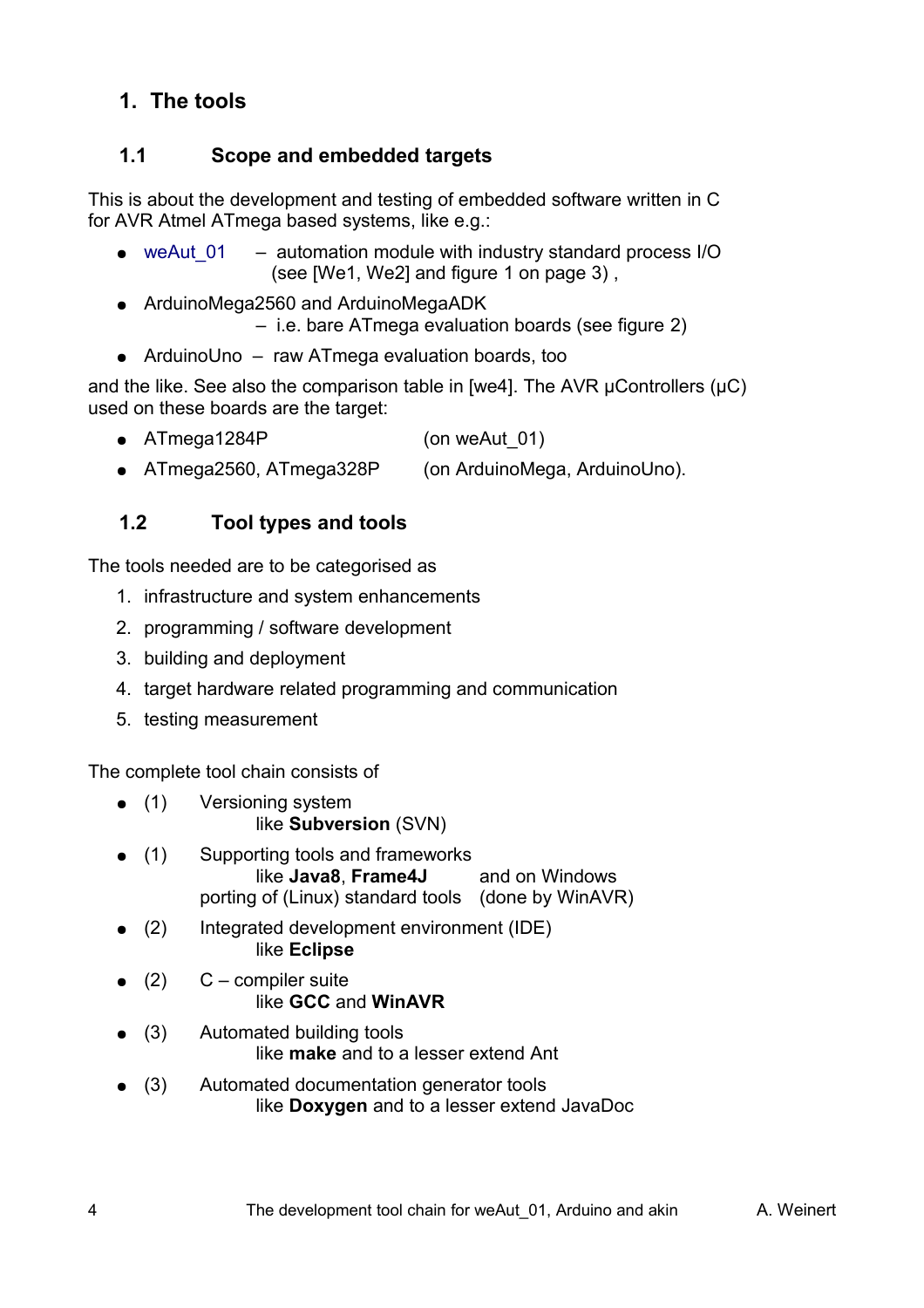(4) Hardware programming tools

```
like avrdude plus all hardware programmer related 
      drivers for USB2serial and USB links and a
serial bootloader
```
- (4) Tools for serial (direct or USB2serial) communication like **HTerm** and **vsst**.exe
- (5) Tools for hardware debugging and measurement like the Salea **logic analyser**
- (5) Tools for Ethernet communication debugging and measurement like **wireShark** (runs best on Linux using a "break out switch")

## <span id="page-6-2"></span>**2. The Installation**

#### <span id="page-6-1"></span>**2.1 Scope and development workstation targets**

All tools listed here – for the development, deployment and testing of embedded C software for ATmega-based systems – are free of charge or open source. Nevertheless the terms of use and Copyright of the authors is to be respected.

Almost all of this software is available and usable for both

- Windows (tested on Windows7 32 and 64 bit and others) and
- Linux (tested on Linux Mint 12, Mint 14 and others)

The exceptions are:

● Wireshark

is available for Windows. But the sniffing on Ethernet ports requires extra drivers and encroachments to the operation system. There are experiences of that being neither robust nor free of bad side effects. On Linux no such extra burden was undergone so far.

• WinAVR's porting of Linux tools and commands (for sake of the incedible ", make" and others) to Windows it's not necessary on Linux systems

All hints given here concentrate on Windows as wide spread development workstation system. Concrete examples and files relate to Windows 7 professional 64 bit.

Some of the tools presented here have a bustling version life. Naming concrete versions and installation files mirrors the time of (never ending) writing. It does not imply that no newer or older versions should/can as well be used. Anyway, any version and file named was successfully installed tested and used.

## <span id="page-6-0"></span>**2.2 Sequence of installation**

Many of the tools listed above or suitable alternatives will be installed on a developer's workstation, already. Mostly, that's no problem as the sequence of installation may be arbitrary to a large extend.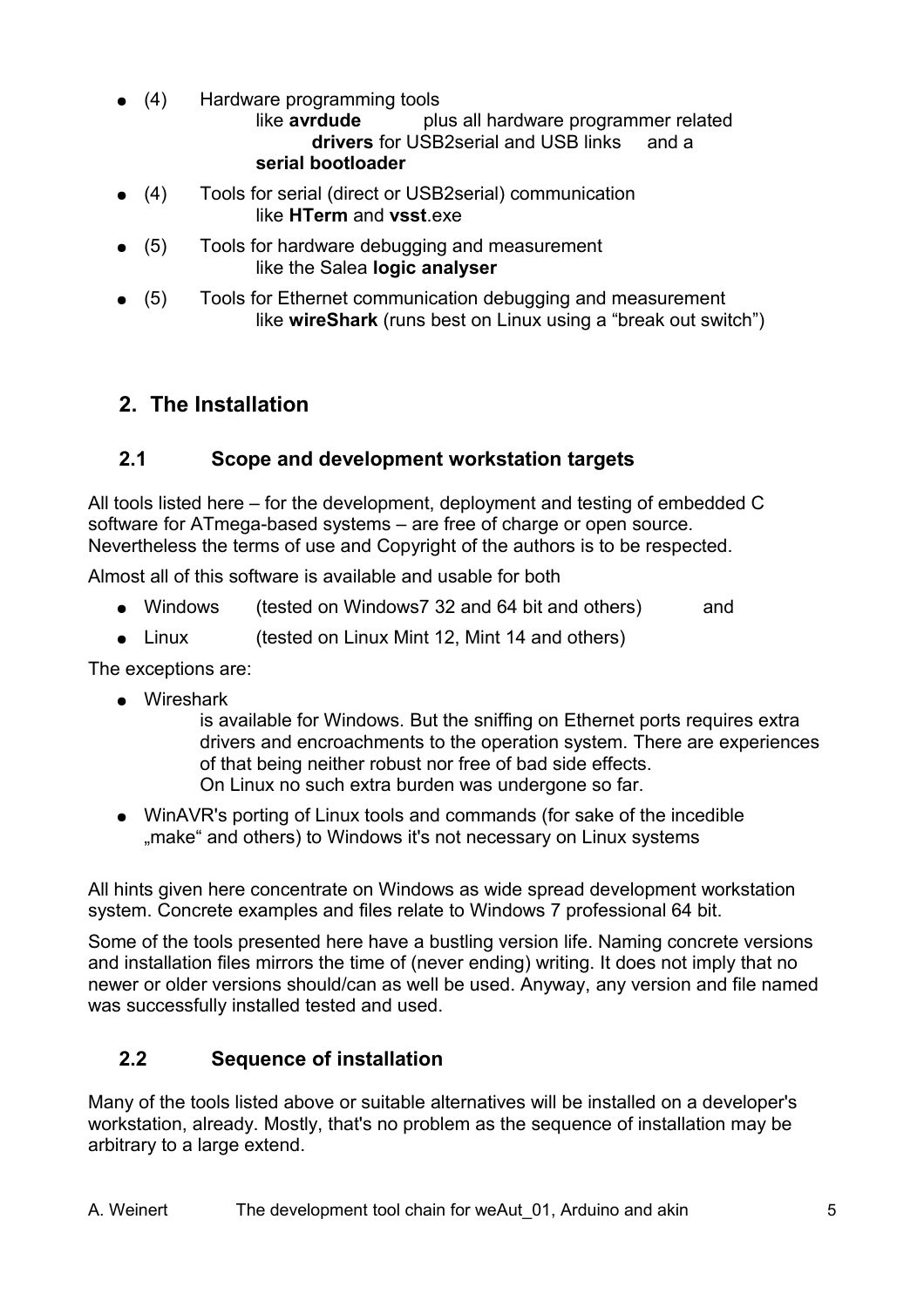On the other hand many tools build on each other and the installers are often clever enough to recognize and register their requirements instead of failing or doing extra installations in an uncontrollable way. Hence there are some recommendations:

- Java: first of all as it is the base for an enormous amount of other software before: SVN and Eclipse
- Eclipse:

| after: | Java, SVN, WinAVR, GCC, make | and if used |
|--------|------------------------------|-------------|
| after: | ANT, Doxygen                 |             |

## <span id="page-7-1"></span>**3. Java and Frame4J**

A good Java JDK installation is the base of many applications and tools. One may very well use Java 8 even the early access (ea) version even with neither need nor support (Eclipse) for Java8 features. Of course, Java7 can be installed and used instead or additionally.

#### <span id="page-7-0"></span>**3.1 Version and installation files**

#### **Java8**:

| version:                                                                                                                                                 |                                  | $1.8.0 - ea$    | Java(TM) SE Runtime Environment (build 1.8.0-ea-b106)<br>Java HotSpot(TM) 64-Bit Server VM (build 25.0-b48, mixed mode) |  |  |
|----------------------------------------------------------------------------------------------------------------------------------------------------------|----------------------------------|-----------------|-------------------------------------------------------------------------------------------------------------------------|--|--|
| Date:                                                                                                                                                    |                                  | Sept. 2013      |                                                                                                                         |  |  |
|                                                                                                                                                          | Files: 112.722.840<br>64.092.613 |                 | jdk-8-ea-bin-b106-windows-x64-05 sep 2013.exe<br>jdk-8-ea-docs-b106-all-04 sep 2013.zip<br>(oracle)                     |  |  |
| Installation directory, recommended:                                                                                                                     |                                  |                 | C:\util\jdk\ or C:\util\jdk8\ if not the preference                                                                     |  |  |
| Path setting, recommended:                                                                                                                               |                                  | C:\util\jdk\bin |                                                                                                                         |  |  |
| Java7:<br>1.7.0 40<br>version:<br>Java(TM) SE Runtime Environment (build 1.7.0 40-b43)<br>Java HotSpot(TM) 64-Bit Server VM (build 24.0-b56, mixed mode) |                                  |                 |                                                                                                                         |  |  |
| Date:                                                                                                                                                    |                                  | Sept. 2013      |                                                                                                                         |  |  |
| Files: 31.337.120 jdk-7u40-windows-x64.exe<br>60.368.920 jdk-7u40-apidocs.zip (oracle)                                                                   |                                  |                 |                                                                                                                         |  |  |

Installation directory, recommended: C:\util\jdk7\ or C:\util\jdk\ if it's the preferred JDK

Path setting, recommended: C:\util\jdk\bin

#### **Frame4J**:

version: Implementation-Version: 1.07.03 Specification-Version: 1.07

Date: Sept. 2013

Files: 22.029.027 erg.zip [\(a-weinert.de/frame4j/,](http://a-weinert.de/frame4j/) [ai2t.de/public/frame4j/\)](http://ai2t.de/public/frame4j/) Installation directory, recommended: C:\util\jdk7\

6 The development tool chain for weAut 01, Arduino and akin A. Weinert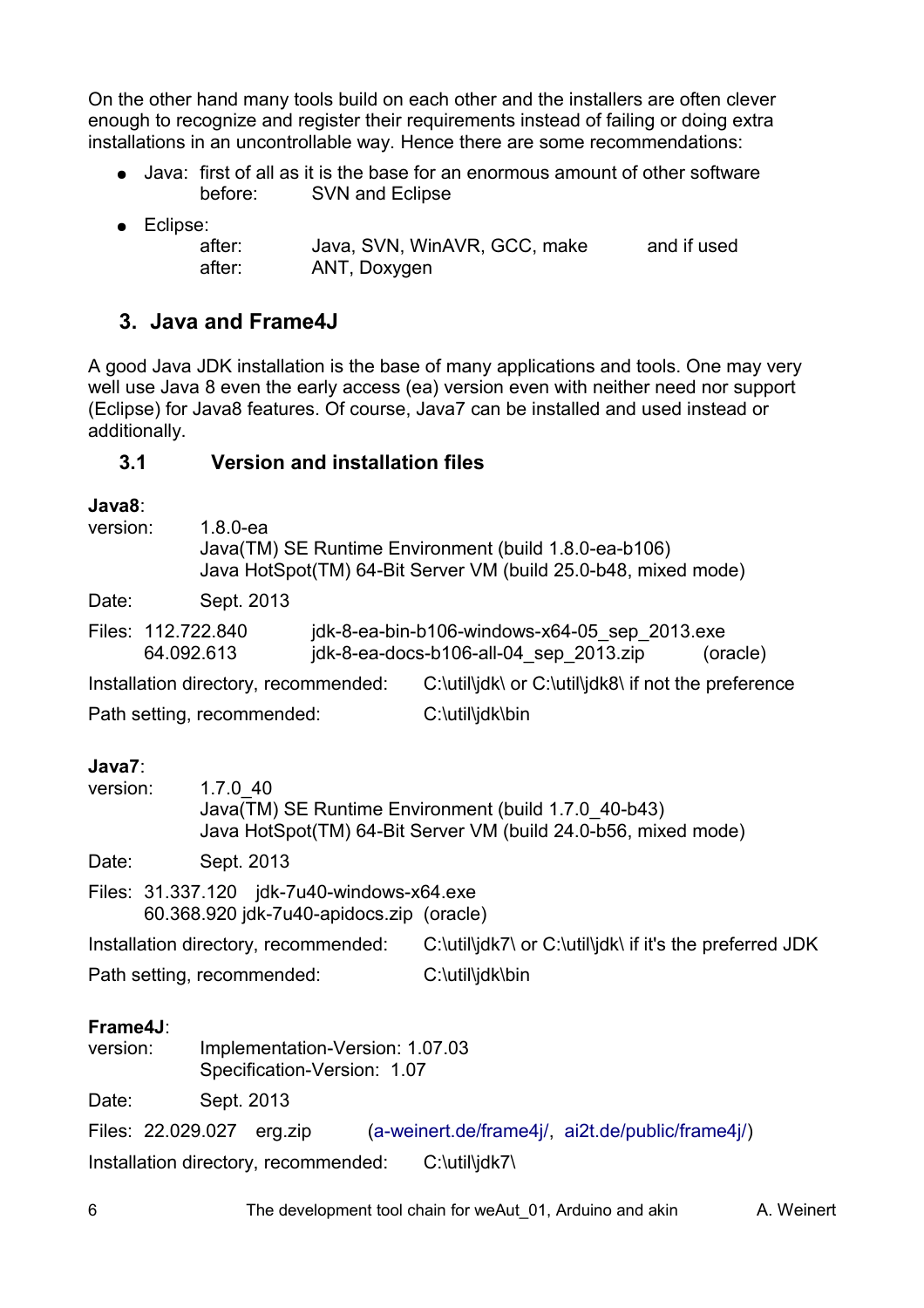Hint: To extract a .zip or a .jar

go (cd) to the destination directory and say (e.g.)

```
. . . . > cd /D C:\util\jdk7\
C:\util\jdk7> jar.exe xfv D:\downloads\jdk-7u40-apidocs.zip
```
The java tool jar as well as others is available as soon as a JDK is installed and on the path.

One may need to run  $\frac{1}{1}ar \cdot exe$  xf (respectively the cmd.exe) with administrative privileges on some installation directories.

#### <span id="page-8-1"></span>**3.2 The installation**

#### **Java**:

Run the installer.

Do not forget to change the installation directory. Kill java.exe and javaw.exe in c:\Windows\System32 Extract the fitting ...docs...zin in jdk's installation directory.

#### **Frame4J** on JDK:

Extract erg.zip in jdk's installation directory.

#### **Frame4J** on JRE

Copy frame4*j.jar* from/to ...\jre\lib\ext.

#### <span id="page-8-0"></span>**3.3 Configuration and tests**

#### java -version

must work after "the killing" in system32 and display the preferred JDK-version.

#### java AskAlert

must show the installed Frame4J version

#### java ShowProps

must display a list of Java and system properties and setting. Check for sensible values

#### java ShowPorts

will display all installed serial ports as well as USB2serial ports used so far. May display a missing or non fitting (32/64bit) .dll conflict.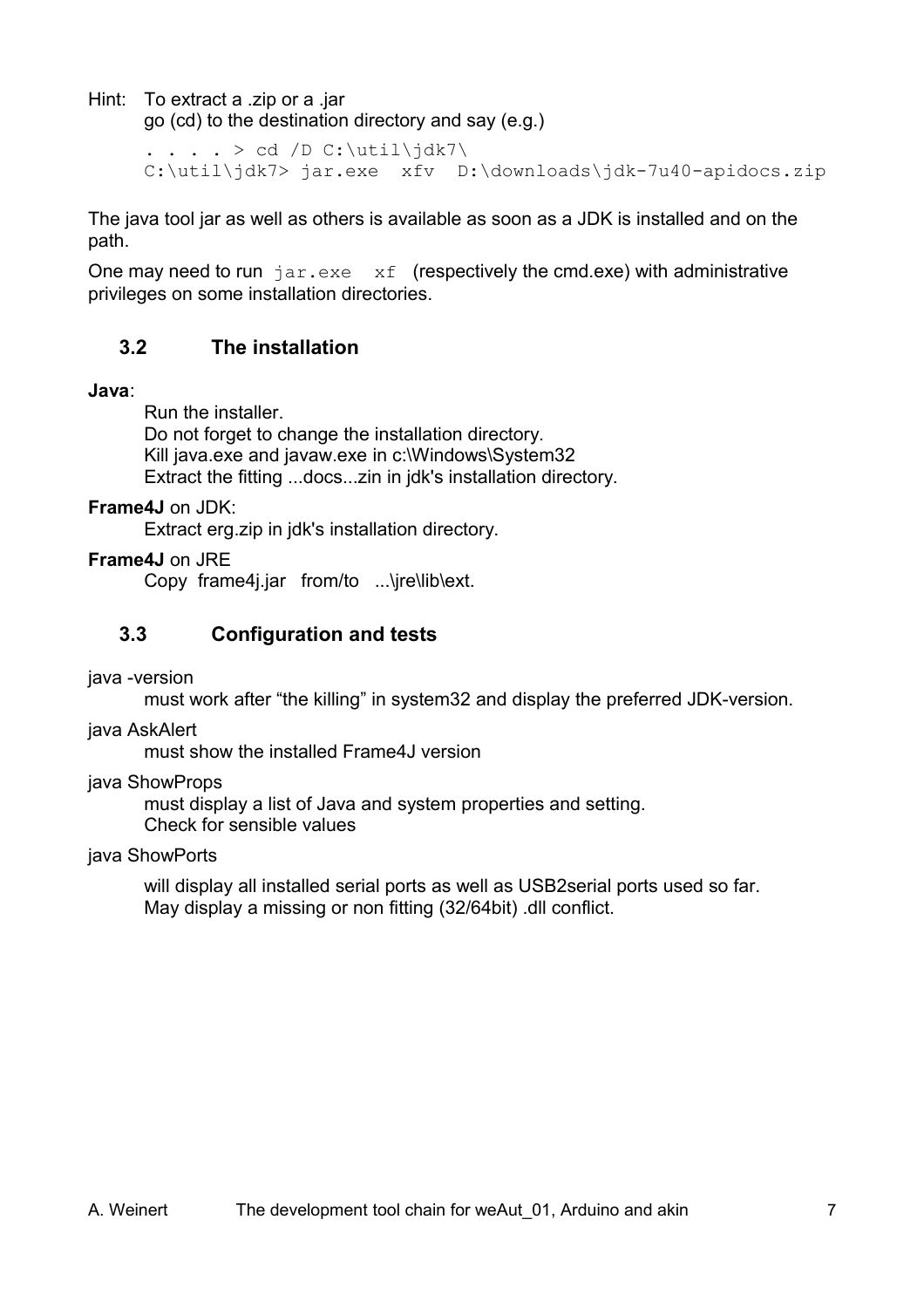# <span id="page-9-4"></span>**4. Subversion**

It is strongly recommended to use a version control system even in small sized projects. Nevertheless for cross-platform embedded C development this is optional. Hence the installation and installation file details are not given here.

In the end (also on Linux) one will have three types of SVN-clients installed:

- The command line tool for professional and automated work (indispensable)
- A plug-in called Tortoise for the file explorer (very nice comfort)
- A SVN plug-in for the Eclipse IDE (a nice to have comfort function too, but in many cases not very robust/reliable)

#### <span id="page-9-3"></span>**4.1 Version and installation files**

SVN: 1.6.17-SlikSvn-tag-1.6.17@1130898-X64 (SlikSvn/1.6.17) X64 5.124.096 Slik-Subversion-1.7.2-x64.msi

TortoiseSVN:1.6.16, Build 21511 - 64 Bit , 2011/06/01 19:00:35 Subversion 1.6.17, apr 1.3.12, apr-utils 1.3.12, neon 0.29.6 OpenSSL 1.0.0d 8 Feb 2011, zlib 1.2.5

Eclipse plugin: Subversion client adapter (Tigris) 1.8.6

or all clients:  $\leq$  1.5

#### <span id="page-9-2"></span>**4.2 Installation and version tipps**

To have no SVN at hand is never a good idea. At least the command line client should be available. To have it run SlikSvn's installer.

As hinted bove a regular SVN user is likely to have three or more SVN-client installations on the same workstation. Of course, they all must work interchangeably on the same local working copies.

Regrettably, the local working copy (special files) format was changed from SVN 1.5.x to 1.6.y. As no older client can handle a working copy initialised or re-formatted by a newer one, one should never mix client versions and, if in doubt, stick to the older one.

# <span id="page-9-1"></span>**5. WinAVR and GCC**

#### <span id="page-9-0"></span>**5.1 Version and installation files**

Version: (WinAVR 20100110) 4.3.3

Date: Jan. 2010 - Sept. 2013

Files: 28.840.282 WinAVR-20100110-install.exe (sourceforge)

Installation directory, recommended: C:\util\WinAVR\

Path setting, recommended: C:\util\WinAVR\bin\;C:\util\WinAVR\utils\bin\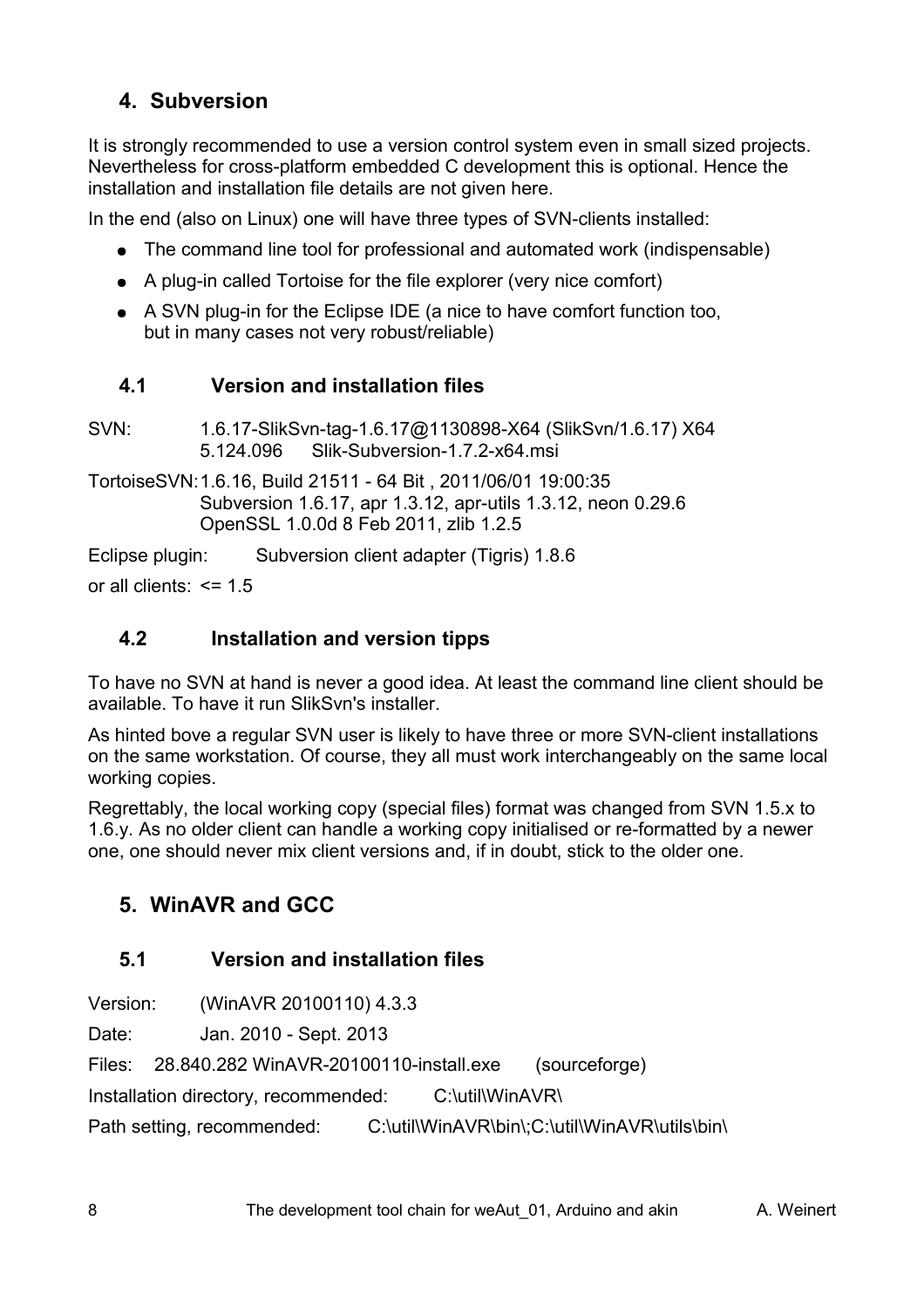## <span id="page-10-6"></span>**5.2 The installation**

Run the installer and set the path.

## <span id="page-10-5"></span>**5.3 Configuration and tests**

avr-gcc.exe –version must show the installed version.

ls -a acts a bit like dir /b

# <span id="page-10-4"></span>**6. Doxygen (optional)**

## <span id="page-10-3"></span>**6.1 Version and installation files**

Version: 1.8.0, 1.8.1 or 1.8.2

Date: Sept. 2013

Files: 1 3.426.068 doxygen-1.8.0-setup.exe 3.581.275 doxygen-1.8.0.windows.x64.bin.zip 3.925.635 doxygen-1.8.2.windows.x64.bin.zip doxygen\_manual-1.8.1.pdf

Installation directory, recommended: C:\util\ (doxygen.exe only)

Path setting, recommended: C:\util\;C:\Program Files\MiKTeX 2.9\miktex\bin\x64

## <span id="page-10-2"></span>**6.2 The installation**

The easy part – doxygen alone:

Run / unzip the installation file and move doxygen.exe to an utility directory on the path.

That's it – as log as generating html documentation (like javaDoc) is enough. The toils begin (and MiKTeX comes in) if generation of .pdf documentation is needed too.

# <span id="page-10-1"></span>**7. Further optional tools…**

ANT is optional. In the GCC world reasons are to stick to the incredible "make" (comes with WinAVR.

# <span id="page-10-0"></span>**7.1 ANT**

Version: 1.8.3 Date: Feb. 2012 - Sept. 2013 Files: 8.093.329 apache-ant-1.8.3-bin.zip Installation directory, recommended: C:\util\ant\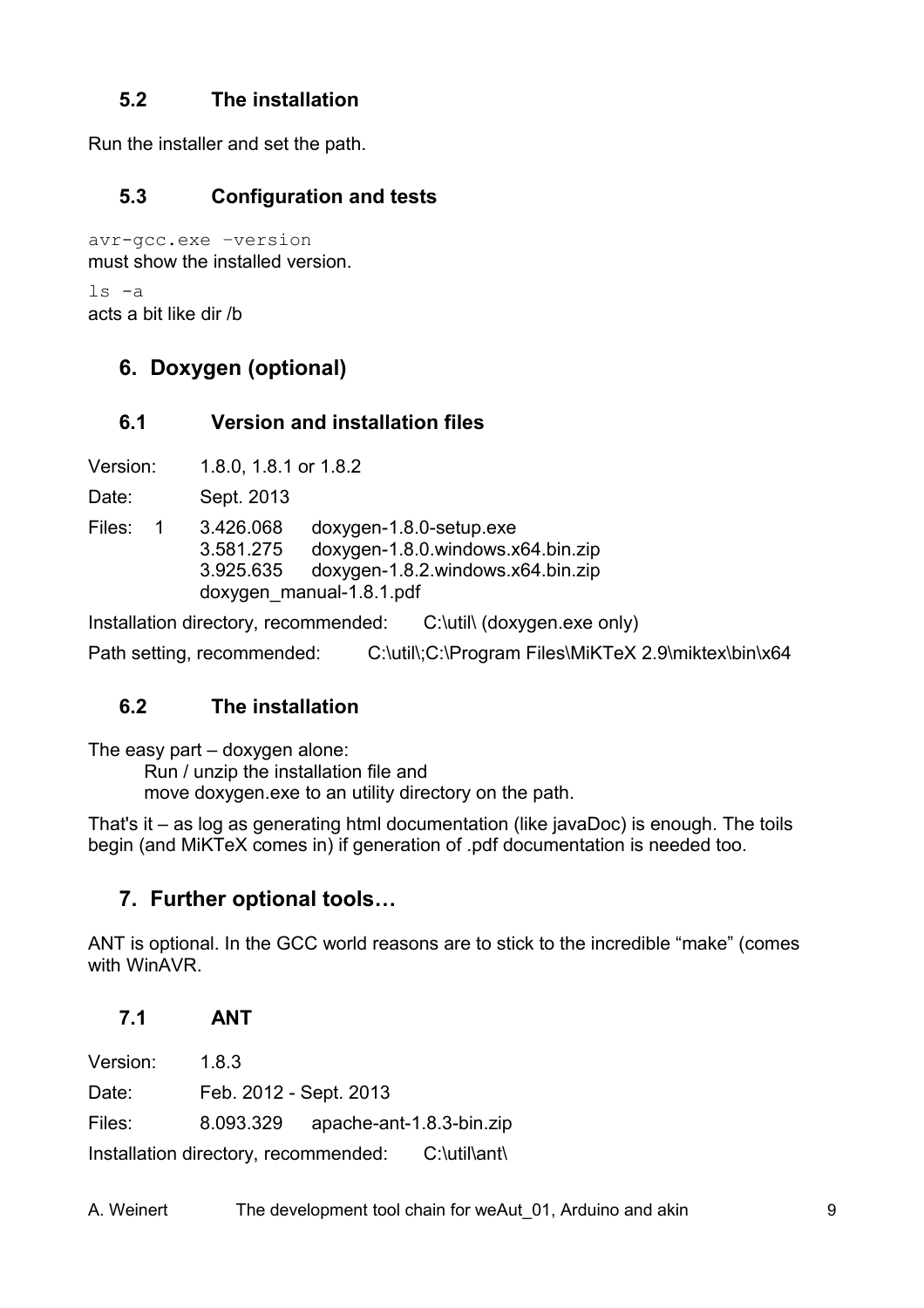Path setting, recommended: C:\bat\ (for the starter script/batch)

Installation:

Unpack the .zip file to the target's parent directory and rename the (new) version named directory to just .(C:\util]\).ant\

Make a system environment variables named ANT\_HOME and JAVA\_HOME:

```
set ANT HOME=C:\util\ant
set JAVA HOME=C:\util\jdk
```
Make a batch file like listings [3.](#page-11-4)

```
 @Echo.
 @echo ant(Launcher) %*
@if NOT %ANT HOME%X==X goto :doAnt
 @echo No ANT_HOME environment variable
 @exit /b 999
 :doAnt
 @%JAVA_HOME%\bin\java.exe 
   -classpath %ANT HOME%\lib\ant-launcher.jar
        -Dant.home=%ANT_HOME%
               org.apache.tools.ant.launch.Launcher %*
```
<span id="page-11-4"></span>Listing 3: A sensible path setting in the end (just an example)

Test: ant -version

#### <span id="page-11-3"></span>**8. Eclipse**

#### <span id="page-11-2"></span>**8.1 Version and installation files**

| Version: | Kepler Release                                    | Build id: | 20130614-0229 |  |
|----------|---------------------------------------------------|-----------|---------------|--|
| File:    | 258.900.493 eclipse-jee-kepler-R-win32-x86 64.zip |           |               |  |

#### <span id="page-11-1"></span>**8.2 The installation**

Unpack the .zip to the installation target directory C:\util\eclipKe. Alternatively – and almost always better – copy a fitting (proven and configured) installation.

#### <span id="page-11-0"></span>**8.3 Final hints**

Eclipse, too, suffers from incompatibilities of plug-ins and destroying updates. It's wise to keep a full copy of a running installation as back-up. It's also recommendable to have different full installations for different purposes.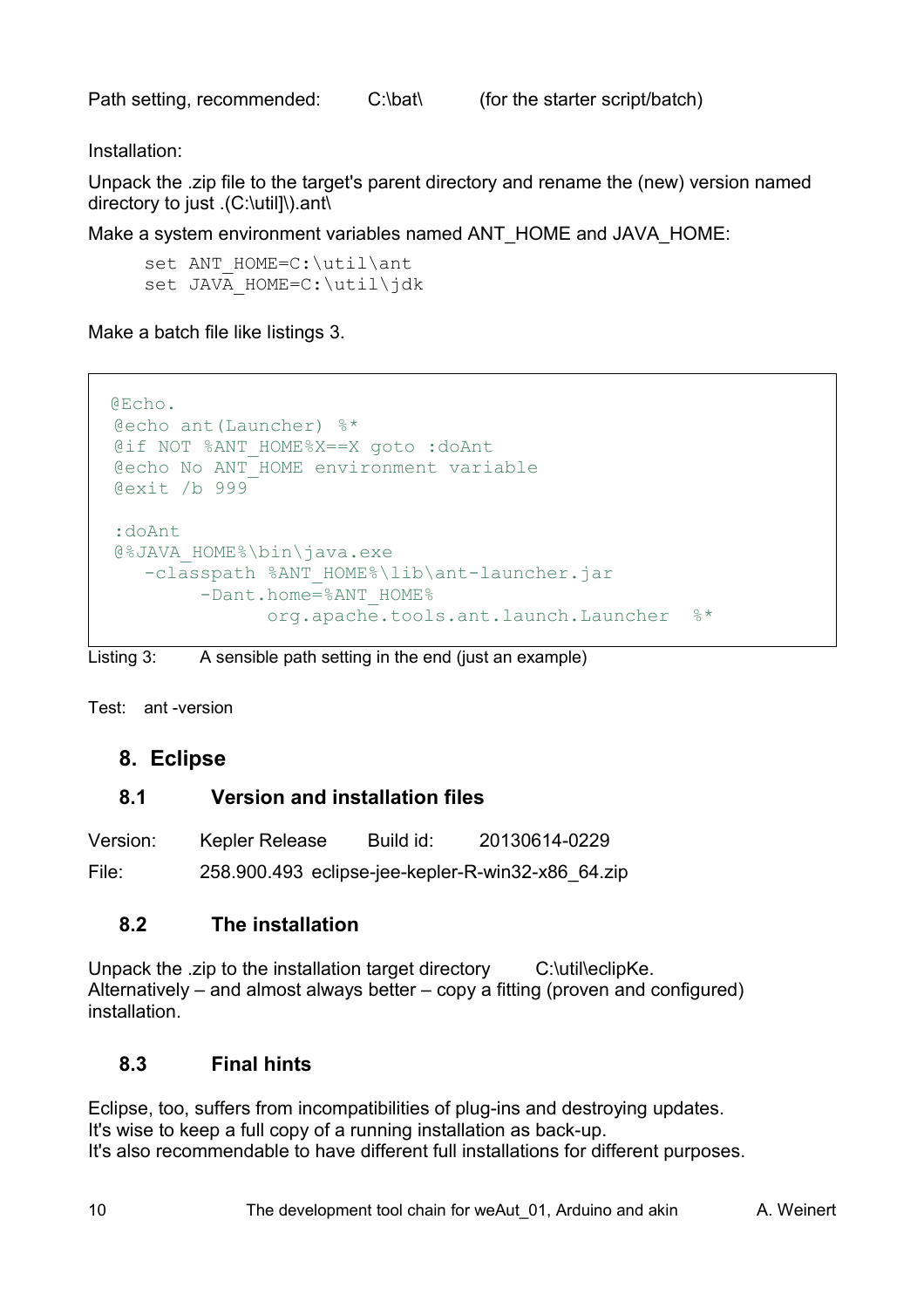# <span id="page-12-3"></span>**9. Hardware programmers and drivers**

#### **USB2serial driver for ArduinoUno and ArduinoMega2560**

File: 95.890.468 arduino-1.0.4-windows.zip

Installation: Unpack and use only the files under .

..\arduino-1.0.4-windows\arduino-1.0.4\drivers\FTDI USB Drivers\

Test: Use with the serial bootloader [We4], for example, by something like: avrdude -p atmega328p -P com3 -c avr109 -b 38400 -v -t

## **USB-Driver for AVRisp**

File: 231.269 avrispmkii\_libusb-win32\_1.2.1.0.zip

Installation: Unpack and use only the files under.  $\therefore$ lavrispmkii libusb-win32 1.2.1.0\avrispmkii libusb-win32 1.2.1.0\

Test: Use with a ISP programmer, by something like: avrdude -p atmega328p -P usb -c avrisp2 -b 38400 -v -t

# <span id="page-12-2"></span>**10. Communication and testing tools**

## <span id="page-12-1"></span>**10.1 WireShark**

Only needed when implementing Etheret protocols for the target hardware. Best installed and run on a Linux workstation. (Less joy on Windows.)

# <span id="page-12-0"></span>**10.2 HTerm**

HTerm is a nice, versatile and comfortable serial Terminal program. It is very well suited to communicate with the UARTs on your ATmega based boards – be it "directly" via RS232 (by MAX level shifter and protection ICs on weAut\_01 or via USB2serial link (by ATmega8U2 on some Arduinos).

On HTerm you will enter and optionally edit a line and finally send it with a LF and/or CR.

HTerm will never – in no configuration – send single characters directly on your keystroke. For the (given) cases where just that is necessary do use the much simpler console tool vsst (see bellow).

Version: 0.1.8. beta File: 1.530.276 hterm.zip

Installation directory & path setting, recommended: C:\util\

Installation: Unpack the .zip; move HTerm.exe to the installation target directory.

Configuration:

Run HTerm and do the settings appropriate for you. Have the HTerm.cfg in the same directory as the .exe.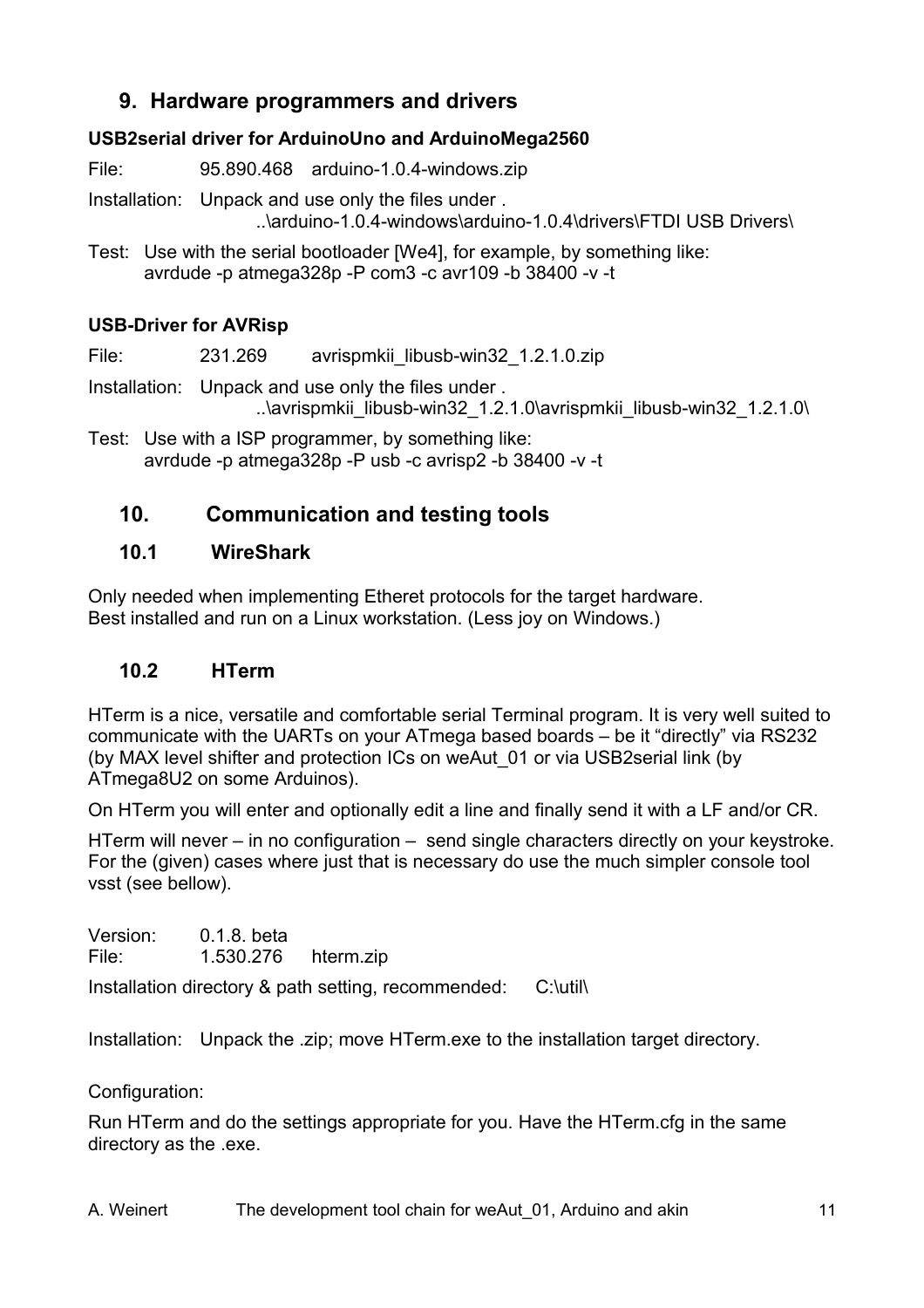## <span id="page-13-1"></span>**10.3 VSST**

The very simple serial terminal (VSST) is a console program that sends every key input almost immediately (within some 10 ms). The exception is cntl-C which ends the program.

VSST displays every character received also immediately.

The character set is determined by cmd.exe's console encoding that may be checked and changed by the chcp (change code page) command.

| File:                                                                          | 132.369 | vsst.exe | (from the author, https://ai2t.de/infos/tools/) |
|--------------------------------------------------------------------------------|---------|----------|-------------------------------------------------|
| Installation directory, recommended:<br>Path setting, recommended:             |         |          | $C:\text{Utility}$<br>$C:\text{Utility}$        |
| Installation: Download the file vsst.exe to the installation target directory. |         |          |                                                 |

Run: vsst.exe [link [baud]] (link defaults to COM9, baud defaults to 38400.)

#### <span id="page-13-0"></span>**10.3 Logic**

The Saleae logic analyser is very helpful to explore the timing of digital inputs and outputs on your embedded board (software). It can comfortably translate protocols like CAN, UART, SPI and so on; see figure [4.](#page-13-2)



<span id="page-13-2"></span>Figure 4: Part of a Saleae Logic screen shot (tracing SPI communication)

The hardware costs about 120€ (8 channels) respectively 200€ (16 channels). If you can get hold of one, you should have the software ready on your development workstation.

Of course, that's optional – but chances are, once you have it you won't miss it any more.

File download: 11.129.104 Logic Setup 1.1.15 (64-bit).exe (saleae.com/downloads) Installation: Run the Installer Installation directory, recommended: C:\util\SaleaeLLC Run: c:\util\SaleaeLLC\Logic.exe (may be put in a batch) Hint: The Linux version may run only with sudo privileges (may be put in a script).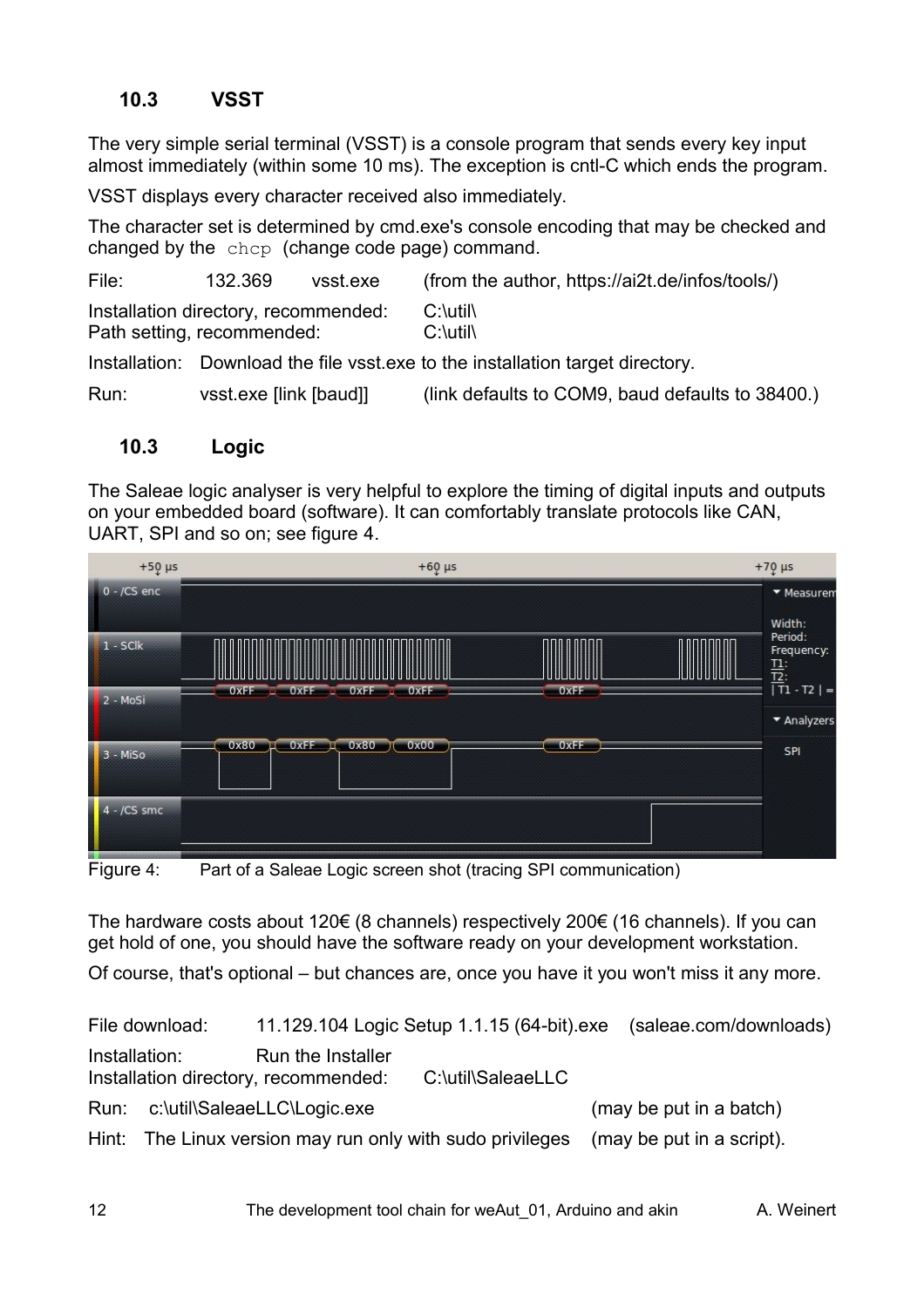# <span id="page-14-1"></span>**11. Final Remarks and recommendations**

Some of the tools require to be (in a certain sequence) in the systems search path for runnables, and for some it would be dispensable but a requirement of comfort.

Advice: Choose the installation directories judiciously!

That means: a) use common installation directories whenever feasible

(just one .exe plus null or up to three special .dll) to avoid path pollution and

b) avoid blanks and parenthesis in directory names.

c) be consequent, when using case in filenames.

The importance of b) (and c)) also comes from using free / open source tools that are often developed for Unix first and ported to Windows later. Those tools often crash on file names with blanks or other special characters allowed in Windows (or on case mismatch).

That also means: Avoid the Windows directories

C:\Program Files\ and C:\Program Files (x86)\ disguised as C:\Programme\ and C:\Programme(x86)\ in the (German) explorer

often proposed by installers, whenever possible.

The only exceptions are cases, when both the 64 and the 32 bit version are be required. One example are both JREs for sake of 32bit and 64bit browsers on a 64 bit Windows.

A sensible path in the light of above recommendations may look like the the example in listings [5.](#page-14-2)

 PATH=C:\bat;C:\util;C:\util\jdk\bin; C:\util\WinAVR\bin;C:\util\WinAVR\utils\bin; C:\Windows\system32;C:\Windows;C:\Windows\System32\Wbem; C:\Windows\System32\WindowsPowerShell\v1.0\; C:\Programme\SlikSvn\bin;C:\Program Files\TortoiseSVN\bin; C:\Program Files\MiKTeX 2.9\miktex\bin\x64

Listing 5: A sensible path setting (just an example)

#### <span id="page-14-2"></span><span id="page-14-0"></span>**12. Resume**

To provide a professional tool chain for all phases of cross-platform development is no small nor easy tasks. But it pays off to have all links of the tool chain under control.

This report was written as support to this goal.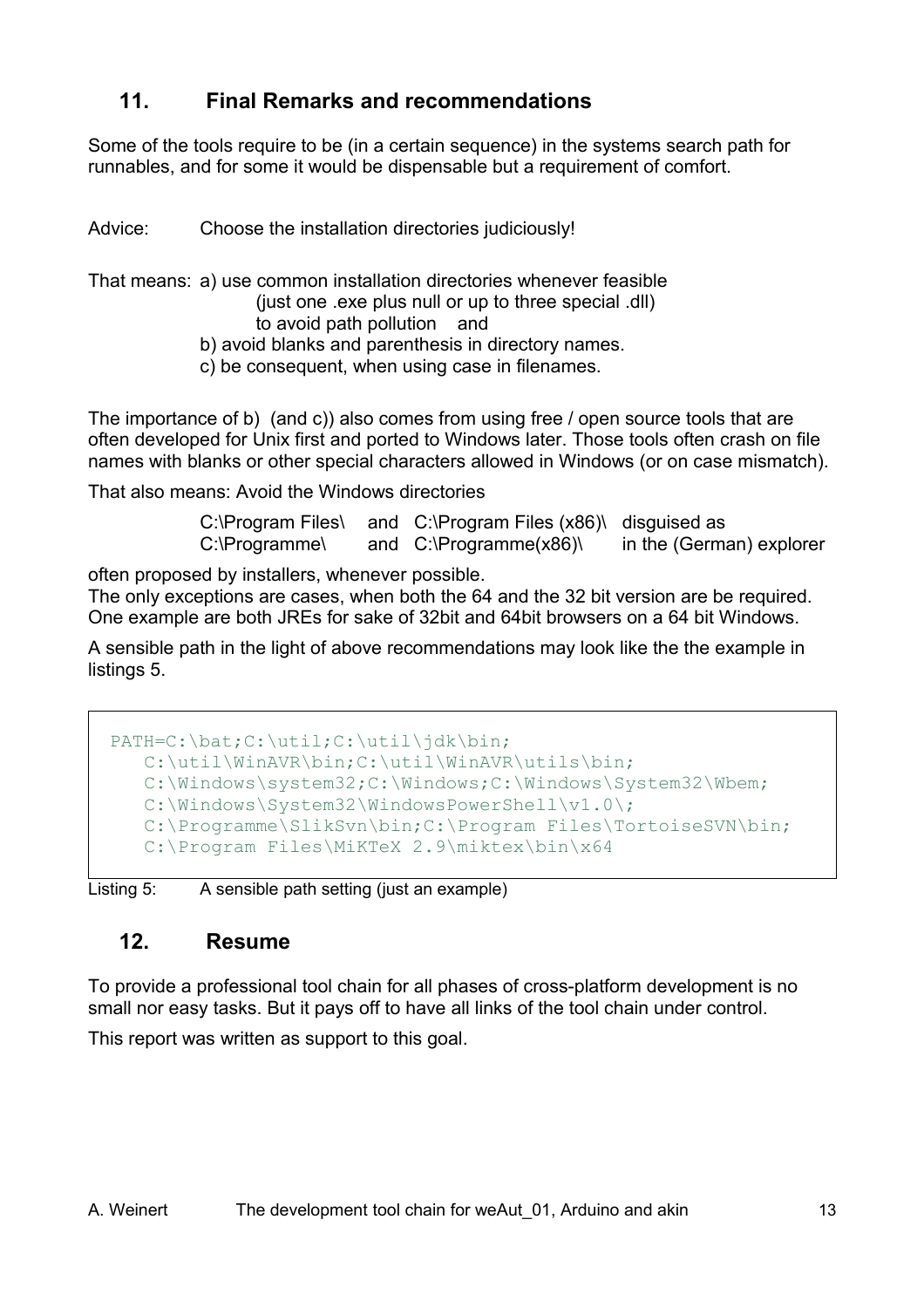## <span id="page-15-0"></span>**A Abbreviations**

- ADC analogue digital converter
- AI analogue process input (from sensors)
- API application programmer's interface
- AVR Harvard architecture µControllers from Atmel; seems to be no acronym and to have no meaning
- C C programming language
- CISC complex instruction set computer
- CLI command line interface
- DI digital process input (from sensors)
- DO digital process output (to actuators)
- HMI Human machine interface
- I/O Input / Output
- ISP In system programming
- JDK Java development kit
- JRE Java Runtime environment
- JTAG Joint Test Action Group (or serial test access port)
- RAM random access memory (readable and writeable)
- RISC reduced instruction set computer
- SPI serial peripheral interface
- SVN Subversion
- USB universal serial bus
- µC µControllor, micro-controller